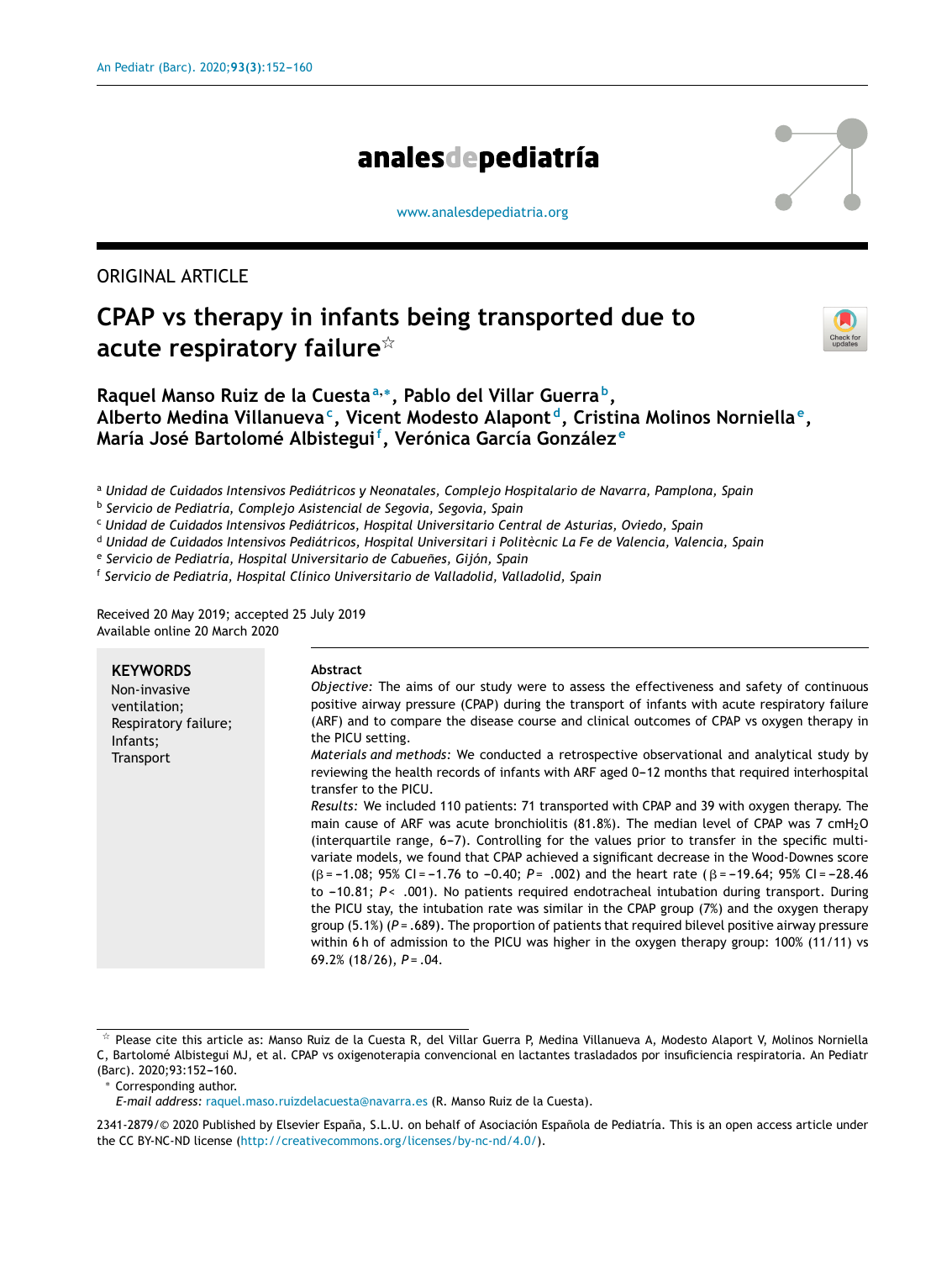*Conclusions:* Early administration of CPAP to infants with ARF was a safe respiratory support intervention during interhospital transport. During patient transport, the use of CPAP achieved greater decreases in the Wood-Downes score and heart rate compared to oxygen therapy. © 2020 Published by Elsevier España, S.L.U. on behalf of Asociación Española de Pediatría. This is an open access article under the CC BY-NC-ND license ([http://creativecommons.org/](http://creativecommons.org/licenses/by-nc-nd/4.0/) [licenses/by-nc-nd/4.0/](http://creativecommons.org/licenses/by-nc-nd/4.0/)).

#### **CPAP vs oxigenoterapia convencional en lactantes trasladados por insuficiencia respiratoria**

#### **Resumen**

*Objetivos:* Evaluar la efectividad y seguridad de la presión continua en la vía aérea (CPAP) en lactantes trasladados por insuficiencia respiratoria aguda (IRA) y comparar el curso clínico y la evolución en la unidad de cuidados intensivos pediátricos (UCIP) de los pacientes trasladados con dicha terapia vs la oxigenoterapia convencional.

*Material y métodos:* Estudio observacional y analítico de una cohorte retrospectiva. Se revisaron las historias de los lactantes de 0 a 12 meses con IRA que precisaron traslado interhospitalario a la UCIP.

*Resultados:* Se incluyeron 110 pacientes: 71 trasladados con CPAP y 39 con oxigenoterapia. La causa principal de IRA fue la bronquiolitis (81,8%). La mediana del nivel de CPAP fue 7 cmH2O (rango intercuartílico, 6-7). Controlando en análisis multivariables específicos por los valores previos, se obtuvo que la CPAP durante el traslado produjo una disminución significativa en el score de Wood-Downes (beta = -1,08; IC 95% = -1,76 - 0,40; p = 0,002 y en la frecuencia cardiaca beta = -19,64, IC 95% = - 28,46 - -10,81; p < 0,001. Ningún pacientes precisó intubación endotraqueal durante el transporte. En la UCIP, la tasa de intubación fue similar en el grupo CPAP 7% y en el de oxigenoterapia 5,1% p = 0,689. El porcentaje de pacientes que precisaron ventilación no invasiva con dos niveles de presión en las primeras 6 horas de ingreso en UCIP fue mayor en el grupo oxigenoterapia: 100% (11/11) vs 69,2% (18/26), p = 0,04.

*Conclusiones:* La administración precoz de CPAP en lactantes es segura durante el traslado interhospitalario. Durante el transporte, la CPAP comparada con la oxigenoterapia disminuye el score de Wood-Downes y la frecuencia cardiaca.

© 2020 Publicado por Elsevier España, S.L.U. en nombre de Asociación Española de Pediatría. Este es un artículo Open Access bajo la licencia CC BY-NC-ND ([http://creativecommons.org/](http://creativecommons.org/licenses/by-nc-nd/4.0/) [licenses/by-nc-nd/4.0/](http://creativecommons.org/licenses/by-nc-nd/4.0/)).

#### **Introduction**

**PALABRAS CLAVE** Ventilación no invasiva; Insuficiencia respiratoria; Lactante; **Transporte** 

Paediatric transport involves delivering care to patients who require transfer to a health care facility that can provide definitive treatment. Interhospital ground transport can increase the risk associated with the patient's current disease. Critical events can occur in up to 15% of paediatric transports.[1](#page-7-0)

The safety of paediatric transport by ground ambulance varies between emergency medical services systems. It is essential to ensure the stability of the patient before transport, given the difficulty of performing procedures in transit in the ambulance setting.<sup>[2](#page-7-0)</sup> In addition, the transport of patients aged less than 1 year is further complicated due to their higher risk of instability and the narrow range of equipment and supplies available for this population. $3,4$ 

Acute respiratory failure (ARF) is a major cause of morbidity and mortality in the paediatric age group and is one of the leading causes of admission to paediatric intensive

care units (PICUs). It is also a common reason for transport to tertiary health care facilities. $2,3,5$ 

Non-invasive ventilation (NIV) has emerged as a powerful tool for the emergency management of ARF in paediatric transport. A restrictive protocol, with careful selection to exclude patients with moderate to severe acute respiratory distress syndrome (ARDS), and a well-trained retrieval team are essential for correct use of NIV during transport.<sup>6</sup> [T](#page-7-0)here are several studies in the literature of the use of NIV during patient transport, but none comparing different modes of ventilatory support during transport. The aim of our study was to compare the use of continuous positive airway pressure (CPAP) versus oxygen therapy during transport of infants with ARF and their disease course and outcome in the PICU.

#### **Methods**

The study was approved by the Clinical Research Ethics Committee of the Health Care Area of the main hospital in the study.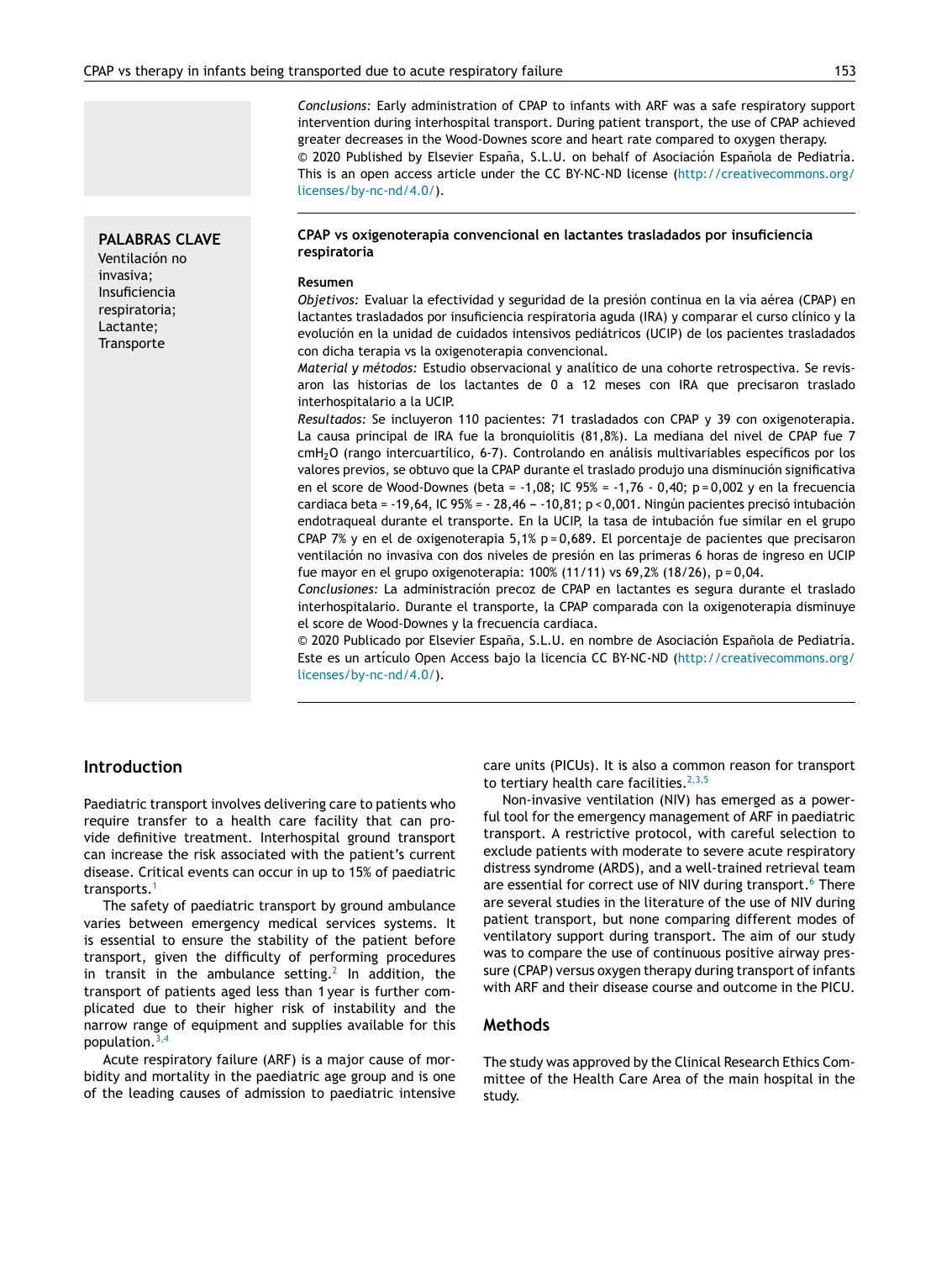#### **Study design**

We conducted an observational and analytical retrospective cohort study comparing the use of CPAP versus oxygen therapy in transported infants with ARF.

#### **Sample**

Obtained by consecutive sampling between January 2006 and December 2015. We included all patients aged  $0-12$ months with ARF that required interhospital ground transport to the PICU. The criteria used to define ARF were:

- Clinical criteria: symptoms and signs of respiratory distress (moderate or severe dyspnoea, increased respiratory rate, use of accessory respiratory muscles , paradoxical breathing and/or apnoea).
- Blood gases criteria: hypercapnia or hypoxaemia (transcutaneous oxygen saturation <94% and inspiratory fraction of oxygen  $[FIO<sub>2</sub>] > 0.4$ ).

We excluded patients with contraindications for  $N_1N_2$ with neonatal diseases (hyaline membrane disease, transient tachypnoea, meconium aspiration syndrome and apnoea of prematurity) transported to the PICU without respiratory support.

The infants were transferred from 2 first-level hospitals to the PICUs of 2 tertiary care referral hospitals. [Table](#page-3-0) 1 shows the differences in the distance and duration of transport between hospitals and the type of respiratory support used during transport. The level of respiratory support given to the infant was not decreased prior to transfer. During the first period of the study, oxygen therapy was the mode of respiratory support used routinely, which changed to CPAP once the necessary resources became available. Before the introduction of NIV, the paediatricians responsible for stabilising patients received accredited training in this technique and then delivered courses to the nursing staff and non-specialist retrieval teams.

#### **Variables under study**

We collected data retrospectively through the review of health records, and analysed it using the software SPSS version 20.0.

The primary outcome was the reduction in the severity of respiratory failure, assessed by means of the modified Wood-Downes score.<sup>[8](#page-7-0)</sup> We collected data on the following variables for each patient: sex, age, underlying disease, referring hospital, length of stay at the referring hospital before transfer, main diagnosis, use of respiratory support, sedation and nasogastric tube during transport, and the pressure setting of CPAP. In addition, we collected data on clinical and blood gas parameters, transcutaneous oxygen saturation,  $FiO<sub>2</sub>$  and the SF ratio (oxygen saturation measured by pulse oximetry  $[SpO<sub>2</sub>]/FiO<sub>2</sub>$ ) before transport and arrival to the PICU. We estimated the FiO<sub>2</sub> delivered with nasal prongs and oxygen masks by extrapolating data from studies conducted in adults.<sup>[9,10](#page-8-0)</sup> We excluded transcutaneous oxygen saturation values higher than 97% in the calculation of the SF ratio.<sup>[11](#page-8-0)</sup> We collected data on the following variables related to the PICU stay: highest level of respiratory support given to patients, duration of mechanical ventilation (MV) (invasive and non-invasive) and length of stay in the PICU. We defined pneumonia as the presence of fever and/or respiratory symptoms with evidence of parenchymal infiltrates on the chest radiograph.<sup>[12](#page-8-0)</sup>

#### **Materials**

The only mode of NIV used during transport was CPAP, delivered with the following equipment:

- Ventilators: Boussignac® (Vygon, Écouen, France), Oxylog 3000 plus® (Dräger, Germany), Elisée 150® (ResMed, Australia) and Vivo 40® (Breas, Sweden).
- Helmets were the only interface used: in patients from 3 to 5 kg, DimAir Neo® (Dimar, Italy); and from 5 to 15 kg, the DimAirPed® or the CaStarInfant-high® (Starmed, Mirandola, Italy).
- Conventional oxygen therapy: nasal prongs, oxygen masks and Venturi masks.

#### **Statistical methods**

We calculated absolute and relative frequencies to describe categorical variables. To summarise continuous variables, we performed the Kolmogorov-Smirnov test to assess the assumption of normality and based on the results calculated either the mean and standard deviation (SD) or the median and the interquartile range.

In the univariate analysis, we used the chi square test and the Fisher exact test to compare qualitative data, while for quantitative data we used the independent samples *t* test or Mann-Whitney *U* test to compare means and the ANOVA or the Kruskal-Wallis H test. We analysed the length of stay and the duration of MV by the Kaplan-Meier method and differences in this variables using the log-rank test.

In the multivariate analysis, we used the R software to fit linear regression models with the GLM procedure, checking that residuals following a normal distribution, and selecting the definitive model with the Aikaike information criterion (AIC). We calculated 95% confidence intervals for all tests, and considered *p-*values of less than 0.05 statistically significant.

For the purpose of sample size calculation, we considered a 2-point reduction in the Wood-Downes score clinically relevant.<sup>13-15</sup> Assuming a ratio of sample sizes of 1 and equal variances, a SD of 2 points in the Wood-Downes score distribution and a non-response rate of 3% in each group, we calculated that we needed a rounded sample of 40 patients for a 5% probability of type 1 error (a confidence level of 95%) and a 20% probability of type 2 error (a power of 80%).

### **Results**

In the 10 years under study, the total number of transported patients that met the inclusion criteria was 110:71 transported with CPAP and 39 with oxygen therapy. [Table](#page-3-0) 2 compares the characteristics of these groups. Prematurity was the most frequent underlying condition (61.8%), and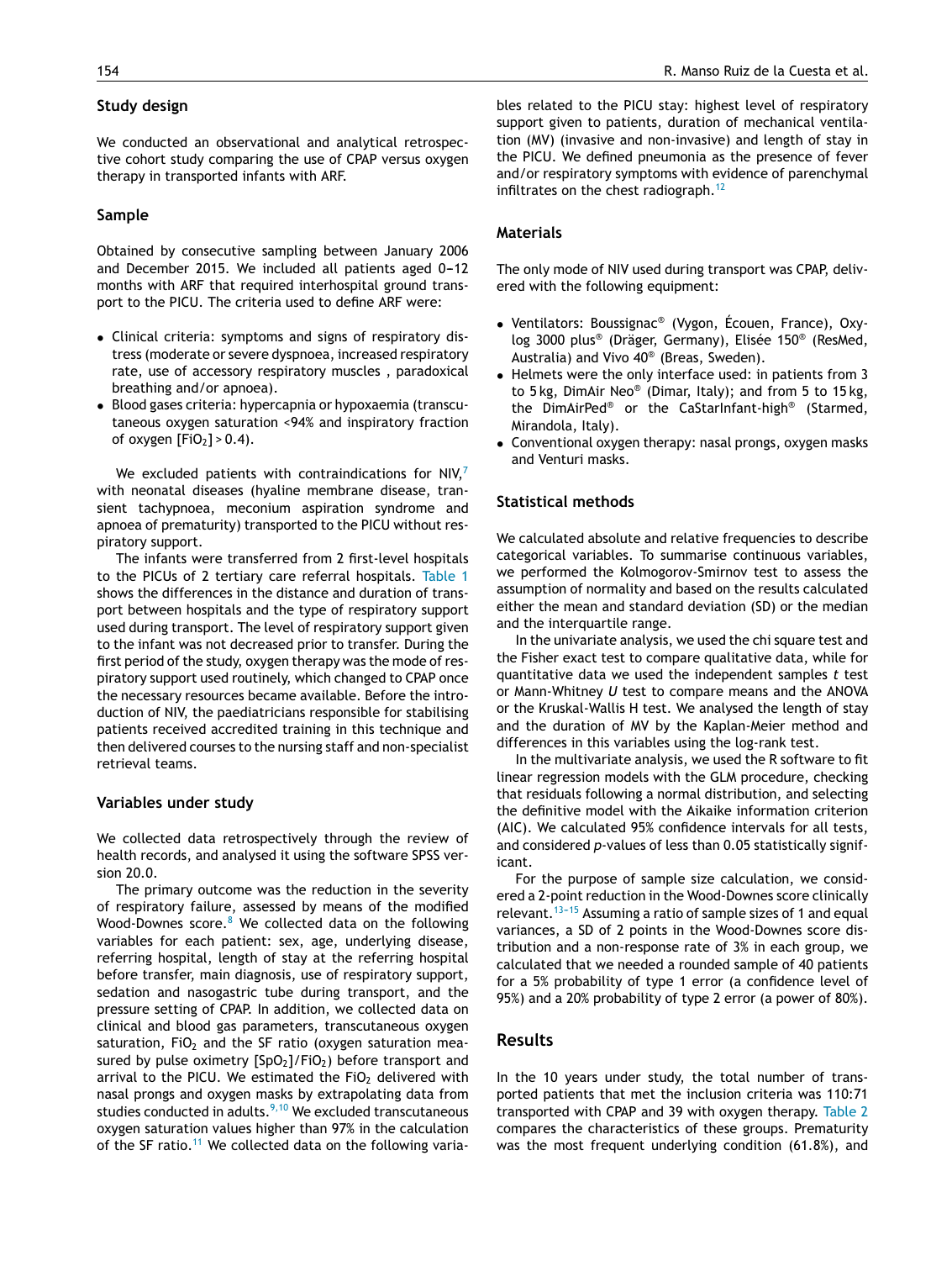|                                         | Health care area 1                           | Health care area 2                           |
|-----------------------------------------|----------------------------------------------|----------------------------------------------|
| Distance (km)                           | 28                                           | 80                                           |
| Approximate transport<br>time (minutes) | 30                                           | 75                                           |
| Oxygen therapy                          | January 2006-November 2013 (29<br>patients)  | December 2007-November 2011<br>(10 patients) |
| <b>CPAP</b>                             | November 2013-December 2015<br>(39 patients) | November 2011-December 2015<br>(32 patients) |

<span id="page-3-0"></span>

|  | Table 1 Differences in distance, transport time and respiratory support between hospitals. |  |  |  |  |  |  |  |
|--|--------------------------------------------------------------------------------------------|--|--|--|--|--|--|--|
|--|--------------------------------------------------------------------------------------------|--|--|--|--|--|--|--|

|                                                                                                   | Total $(n=110)$ | CPAP $(n=71)$    | Oxygen therapy<br>$(n=39)$ | P    |
|---------------------------------------------------------------------------------------------------|-----------------|------------------|----------------------------|------|
| Sex $n, (\%)$                                                                                     |                 |                  |                            |      |
| Male                                                                                              | 67 (60.9%)      | 39 (54.9%)       | 28 (71.8%)                 | .083 |
| Female                                                                                            | 43 (39.1%)      | 32(45.1%)        | 11(28.2%)                  |      |
| Age (months) Median (interquartile<br>range)                                                      | $2.6(1.4-6.3)$  | $2.8(1.4 - 7.9)$ | $2.5(1.5-4.9)$             | .425 |
| Weight (kg) (Mean $\pm$ SD)                                                                       | $5.8 \pm 1.9$   | $5.8 \pm 1.9$    | $5.8 \pm 1.9$              | .963 |
| Length of stay at the referral hospital<br>before transfer (days) Median<br>(interquartile range) | $1(0-2)$        | $1(0-2)$         | $0(0-2)$                   | .380 |
| Underlying disease n, (%)                                                                         |                 |                  |                            |      |
| No                                                                                                | 76 (69.1%)      | 48 (67.6%)       | 28 (71.8%)                 | .649 |
| Yes                                                                                               | 34 (30.9%)      | 23(32.4%)        | 11(28.2%)                  |      |
| Type of underlying disease n, (%)                                                                 | $(n = 34)$      | $(n = 23)$       | $(n = 11)$                 |      |
| Prematurity                                                                                       | 21(61.8%)       | 12(52.2%)        | 9(81.8%)                   | .203 |
| Cardiac disease                                                                                   | 6(17.6%)        | 5(21.8%)         | 1(9.1%)                    |      |
| Wheezing episode                                                                                  | 4 (11.8%)       | 4 (17.4%)        | $0(0\%)$                   |      |
| <b>Malformations</b>                                                                              | 2(5.9%)         | 1(4.3%)          | 1(9.1%)                    |      |
| <b>SGA</b>                                                                                        | 1(2.9%)         | 1(4.3%)          | $0(0\%)$                   |      |
| Diagnosis n, (%)                                                                                  |                 |                  |                            |      |
| <b>Bronchiolitis</b>                                                                              | 90 (81.8%)      | 54 (76.1%)       | 36 (92.3%)                 | .020 |
| Wheezing episode                                                                                  | 15(13.6%)       | 14 (19.7%)       | 1(2.6%)                    |      |
| Pneumonia                                                                                         | 5(4.5%)         | 3(4.2%)          | 2(5.1%)                    |      |
| Apnoea n, (%)                                                                                     |                 |                  |                            |      |
| <b>No</b>                                                                                         | 89 (80.9%)      | 55 (77.5%)       | 34 (87.2%)                 | .215 |
| Yes                                                                                               | 21 (19.1%)      | 16 (22.5%)       | 5(12.8%)                   |      |

CPAP, continuous positive airway pressure; SD, standard deviation; SGA, small for gestational age.

The *p*-values refer to the comparison of the CPAP and oxygen therapy groups.

bronchiolitis the most frequent cause of ARF (81.8%). We found a difference in the proportion of patients that had bronchiolitis or wheezing episodes between the CPAP and the oxygen therapy groups (P = .02).

In the CPAP group, the system used for delivery of CPAP during transport was the Boussignac® in 67.6% of patients (*n* = 48), the Oxylog 3000 plus® in 22.5% (*n* = 16), the Vivo 40® in 8.5% (*n* = 6) and the Elisée 150® in 1.4% (*n* = 1). The median pressure of CPAP was  $7 \text{ cm}H_2O$  (interquartile range, 6-7 cmH<sub>2</sub>O). Only two infants in the CPAP group needed sedation to facilitate the adaptation to respiratory support, for which they were given midazolam. The use of nasogastric tubes was more frequent in the CPAP group compared to the oxygen therapy group (80.3% vs 2.6%;  $P < .001$ ).

[Fig.](#page-4-0) 1 and [Table](#page-5-0) 3 show the differences found in the univariate analysis of the clinical and blood gas variables measured before transfer and on arrival to the PICU by type of respiratory support used during transport. The SF ratio was calculated at the referring hospital in 66.4% of patients (*n* = 73), but only in 41.8% (*n* = 46) at the PICU. Blood gas tests were performed in 87.3% of patients (*n* = 96) at the referring hospital, compared to 53.1% (*n* = 59) in the PICU.

The specific multivariate models, which included the mode of respiratory support used during transport (CPAP vs oxygen therapy), clinical parameters, the partial pressure of carbon dioxide ( $pCO<sub>2</sub>$ ), FiO<sub>2</sub> and SF ratio in the PICU (controlled for their values prior to transfer), showed that CPAP only achieved significant decreases in the Wood-Downes score ( $\beta$  = -1.08; 95% CI = -1.76 to - 0.40; P = .002)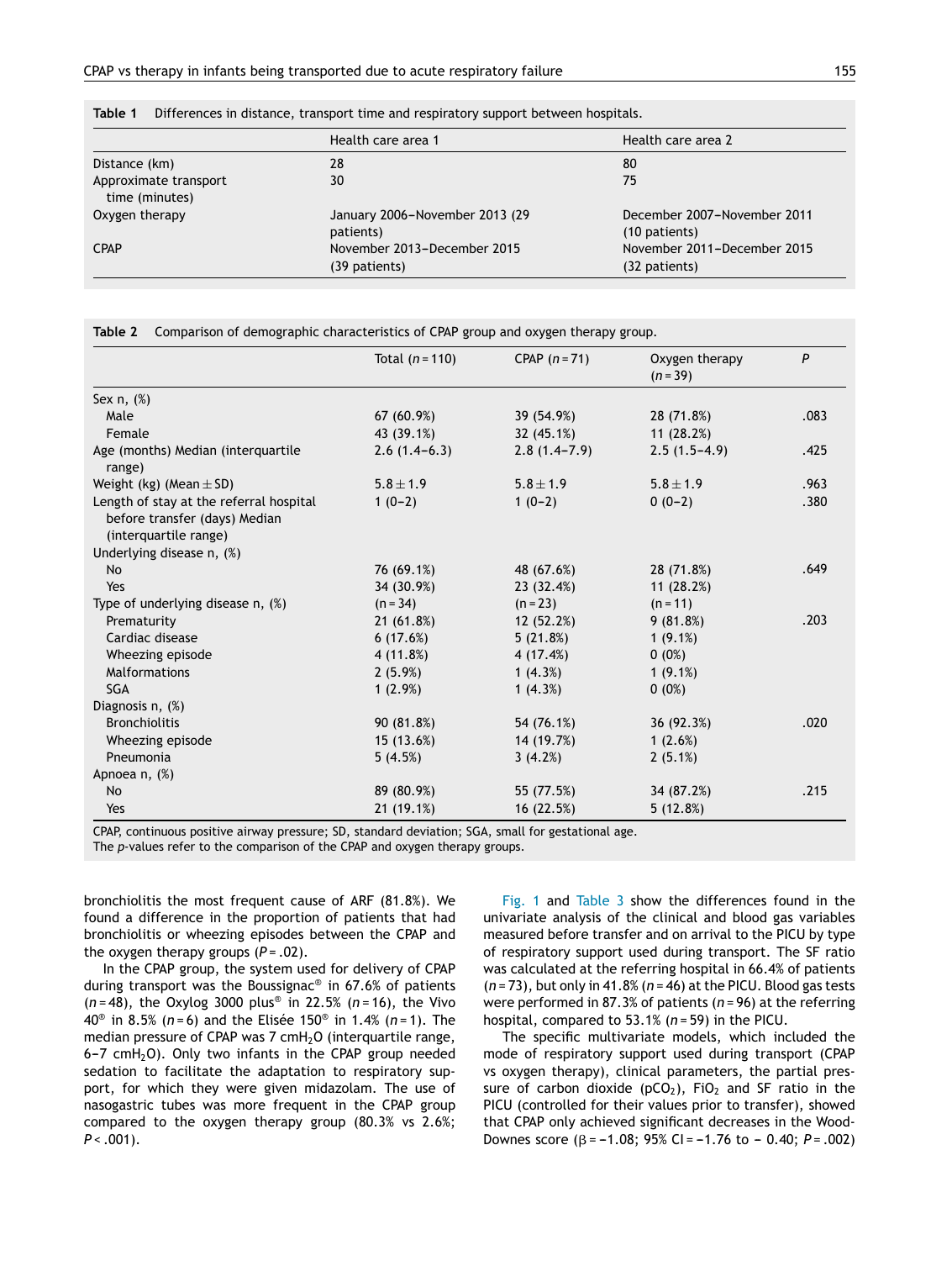<span id="page-4-0"></span>

**Figure 1** Box plots of clinical variables in CPAP and oxygen therapy groups: before transport (left) and in PICU (right).

and the heart rate ( $\beta$  = -19.64; 95% CI = -28.46 to -10.81; *P* < .001).

None of the patients required a change in the mode of respiratory support or endotracheal intubation during inter-hospital transport. [Table](#page-6-0) 4 compares PICU outcomes by mode of support, and [Fig.](#page-7-0) 2 presents the Kaplan-Meier curves of the duration of MV and length of stay in PICU. In our sample, the early use of CPAP prior to transfer was associated with a similar intubation rate (7.1% vs 5.1%; *P* = .689). However, the need for invasive MV and for BiPAP within 6 h of admission to the PICU were lower in the CPAP group: 40 % vs 100% (*P* = .092) and 69.2% vs 100% (*P* = .04), respectively. In our study, the mortality was limited to 1 patient in the oxygen therapy group that required invasive MV and died as a result of the underlying disease, a polymalformative syndrome.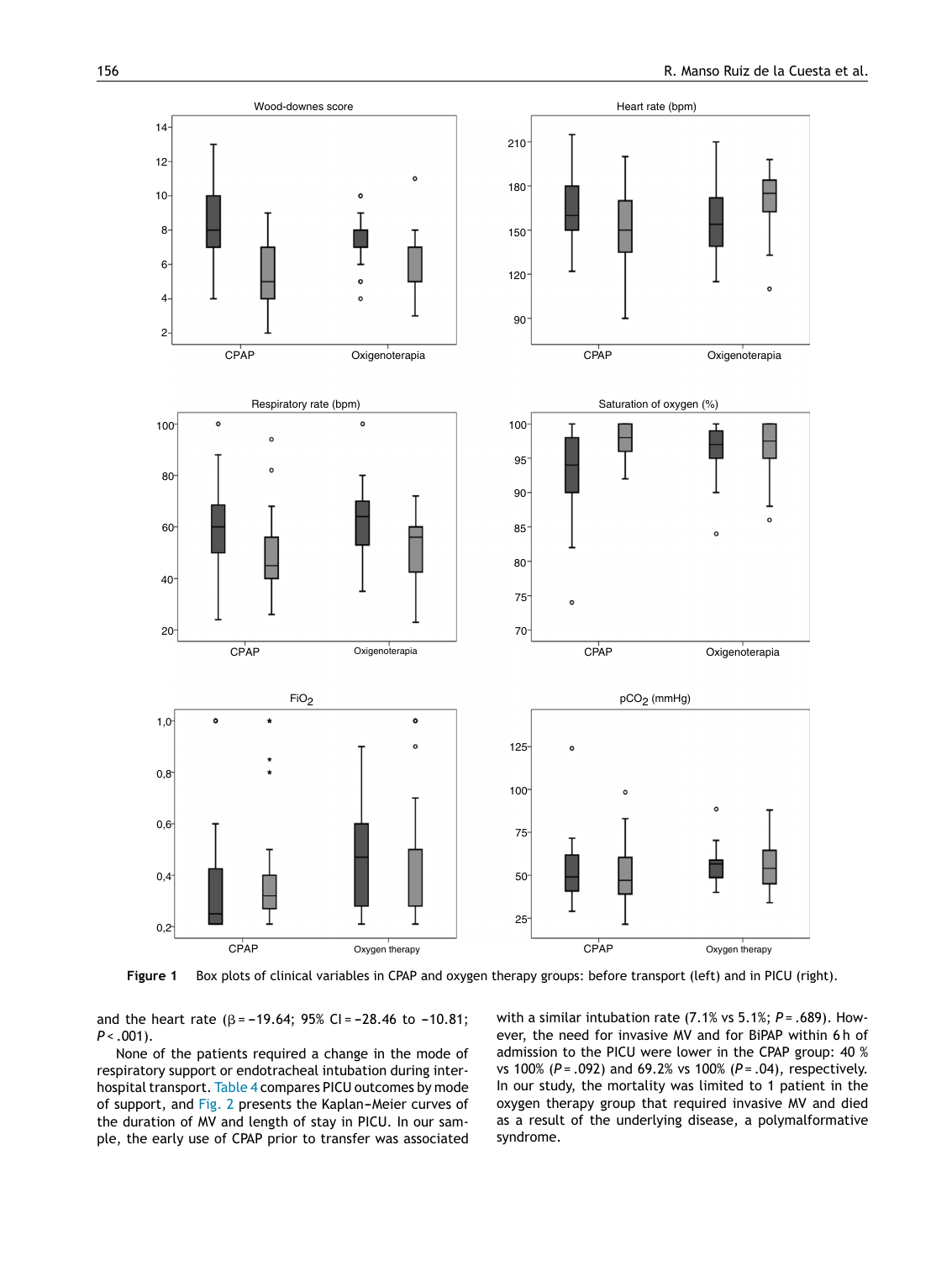| Variables         | Before transfer              |                            |         | <b>PICU</b>                 |                             |         |  |
|-------------------|------------------------------|----------------------------|---------|-----------------------------|-----------------------------|---------|--|
|                   | <b>CPAP</b>                  | Oxygen therapy             | P       | <b>CPAP</b>                 | Oxygen therapy              | P       |  |
| Wood-Downes score | $8.2 + 2.3$                  | $7.3 \pm 1.4$              | .023    | $5.4 \pm 1.7$               | $6.2 \pm 1.8$               | .034    |  |
| HR (beats/min)    | $165.2 \pm 21.3$             | $156.1 \pm 24.6$           | .044    | $151.5 \pm 24.8$            | $169.9 \pm 20.7$            | $-.001$ |  |
| RR (breaths/min)  | $59.8 \pm 13.8$              | $62.9 \pm 13.2$            | .264    | $47.8 \pm 12.9$             | $52.8 \pm 14.9$             | .068    |  |
| $SaO2$ (%)        | 94 (IQR, 90-98)              | 97 (IQR, 95-99)            | .06     | 98 (IQR, 96-100)            | 97.5 (IQR, 94.75-100)       | .827    |  |
| FiO <sub>2</sub>  | $0.25$ (IQR, $0.21 - 0.45$ ) | $0.5$ (IQR, $0.28 - 0.8$ ) | $-.001$ | $0.32$ (IQR, $0.26 - 0.4$ ) | $0.28$ (IQR, $0.27 - 0.5$ ) | .896    |  |
| SF.               | $322.4 \pm 109.3$            | $251.6 \pm 100.7$          | .014    | $300.6 \pm 93.9$            | $266.8 \pm 113.2$           | .277    |  |
| $pCO2$ (mmHg)     | $49.4 \pm 14.5$              | $52.2 \pm 11.53$           | .345    | $48.9 \pm 15.4$             | $56.3 \pm 15.7$             | .078    |  |

<span id="page-5-0"></span>**Table 3** Univariate comparison of differences in clinical and blood gas variables between the CPAP and oxygen therapy groups.

FiO<sub>2</sub>, fraction of inspired oxygen; HR, heart rate; pCO<sub>2</sub>, partial pressure of carbon dioxide; PICU, Paediatric intensive care unit; RR, respiratory rate; SaO<sub>2</sub>, transcutaneous oxygen saturation; SF, (saturation measured via pulse oximetry/ FiO<sub>2</sub>). The *p*-values refer to the comparison of the CPAP and oxygen therapy groups.

#### **Discussion**

The causes of ARF in our sample were similar to those reported in other studies conducted in patients admitted to the PICU that required support with NIV and invasive MV.<sup>[6,16](#page-7-0)</sup> We ought to highlight a higher proportion of patients with bronchiolitis in our study, a difference that could be explained by the age of less than 1 year in our sample.<sup>[17](#page-8-0)</sup>

The proportion of patients with underlying disease in the cohort (30.9%) was lower compared to other samples of patients requiring NIV in the PICU setting described in the literature: 43% (Abadesso et al.)<sup>[16](#page-8-0)</sup> and 61% (Mayordomo-Colunga et al.).<sup>[18](#page-8-0)</sup> Prematurity was the most frequent underlying condition, and its frequency was similar compared to other case series of patients with bronchiolitis requiring admission to the PICU.<sup>[17,19](#page-8-0)</sup>

Initially, the use of NIV in paediatric patients was restricted to units with extensively trained staff, but in recent years it has begun to be used in settings with fewer resources for monitoring, such as in interhospital transport. $6,20,21$  In our case series, the helmet interface had been chosen based on published evidence on its use in infants with  $ARF<sub>1</sub><sup>22-24</sup>$  in addition to being more comfortable $^{25}$  $^{25}$  $^{25}$  and easy adaption.

The mode of ventilation used in our case series was CPAP. This NIV mode is indicated for initiation of ventilatory support in infants aged less than 3 months and in patients with bronchiolitis or apnoea. $26$  These complaints were frequent reasons for interhospital transport in our sample. Continuous positive airway pressure is widely used because it is not as technically challenging as bilevel positive airway pressure (BiPAP) when it comes to achieving patient-ventilator synchrony. In our study, pressure delivered with CPAP was 7 cmH<sub>2</sub>O, in agreement with previous works.<sup>[20,27](#page-8-0)</sup> We ought to highlight that in patients with bronchiolitis and hypercapnic respiratory failure, a CPAP pressure of  $7$  cmH<sub>2</sub>O is associated with an improvement in respiratory effort and better short-term outcomes.

Evidence from multiple studies shows that the use of NIV achieves an improvement in the Wood-Downes score.<sup>[14,15](#page-8-0)</sup> Milési et al. reported a greater decrease in the m-WCAS score with the use of CPAP versus conventional oxygen therapy in infants with bronchiolitis admitted to the PICU  $(-2.4 \pm 1.05 \text{ vs } -0.5 \pm 1.3; P = .03).$ <sup>[13](#page-8-0)</sup> In addition to a reduction in the severity score, our study found an improvement in heart rate and a decrease in the respiratory rate in the PICU when NIV was used for respiratory support during transport. Several studies comparing NIV with oxygen therapy in paediatric patients in the PICU have described improvements in clinical parameters. $28,29$  In a study of infants with bronchiolitis that required CPAP during transport, Fleming et al. found a lower FiO<sub>2</sub> on arrival to PICU (0.62 vs 0.4;  $P < .001$ ).<sup>[20](#page-8-0)</sup> We did not observe this trend. In a comparison of CPAP with standard treatment in patients with bronchiolitis, Thia et al. observed a greater improvement in  $pCO<sub>2</sub>$  in the CPAP group (-1.35 vs -0.53 kPa;  $P < .01$ ).<sup>[30](#page-8-0)</sup> This result was less clear in our study, possibly due to the shorter time of observation.

In our study, none of the patients required intubation during transport, which was consistent with the findings of other authors, with a reported incidence of intubation of  $0\% - 1\%.$ <sup>[6,20,21](#page-7-0)</sup> In our sample, 6.4% of the patients were eventually treated with invasive MV, but the rate reported in the literature in patients initially treated with NIV is of  $20\% - 22\%.$ <sup>[6,16](#page-7-0)</sup> This difference may be explained by the use of BiPAP in our sample, as it has been reported that the use of BiPAP reduces the intubation rate to  $8\%$ .<sup>[31](#page-8-0)</sup> In our study, BiPAP was used in 33.6% of patients. Several studies have demonstrated a reduction of intubation rates, need of MV and incidence of complications with use of NIV.<sup>[29,32](#page-8-0)</sup> The need for MV or BiPAP within 6 first hours of admission to the PICU was lower in the CPAP group. These differences could be related to the early improvement achieved with CPAP, although the outcomes of patients in the PICU cannot be attributed to this factor alone. The fact that 30.8% of patients receiving support with oxygen therapy during transport continue with this mode of support in the PICU may be due to the lower availability and development of NIV in the early years following the introduction of this technique in the PICUs of the health care areas included in the study.

The mortality of patients with ARF admitted to the PICU reported in the literature ranges between 1.3% and 1.6%,  $16,17$ which is comparable to the mortality found in our study  $(0.7\%)$ .

There are several limitations to our study. One is its retrospective design. Another is the amount of missing data, which was greatest for the SF ratio, followed by blood gas parameters. The groups compared were not homogeneous. In addition, the period under study was long (10 years), and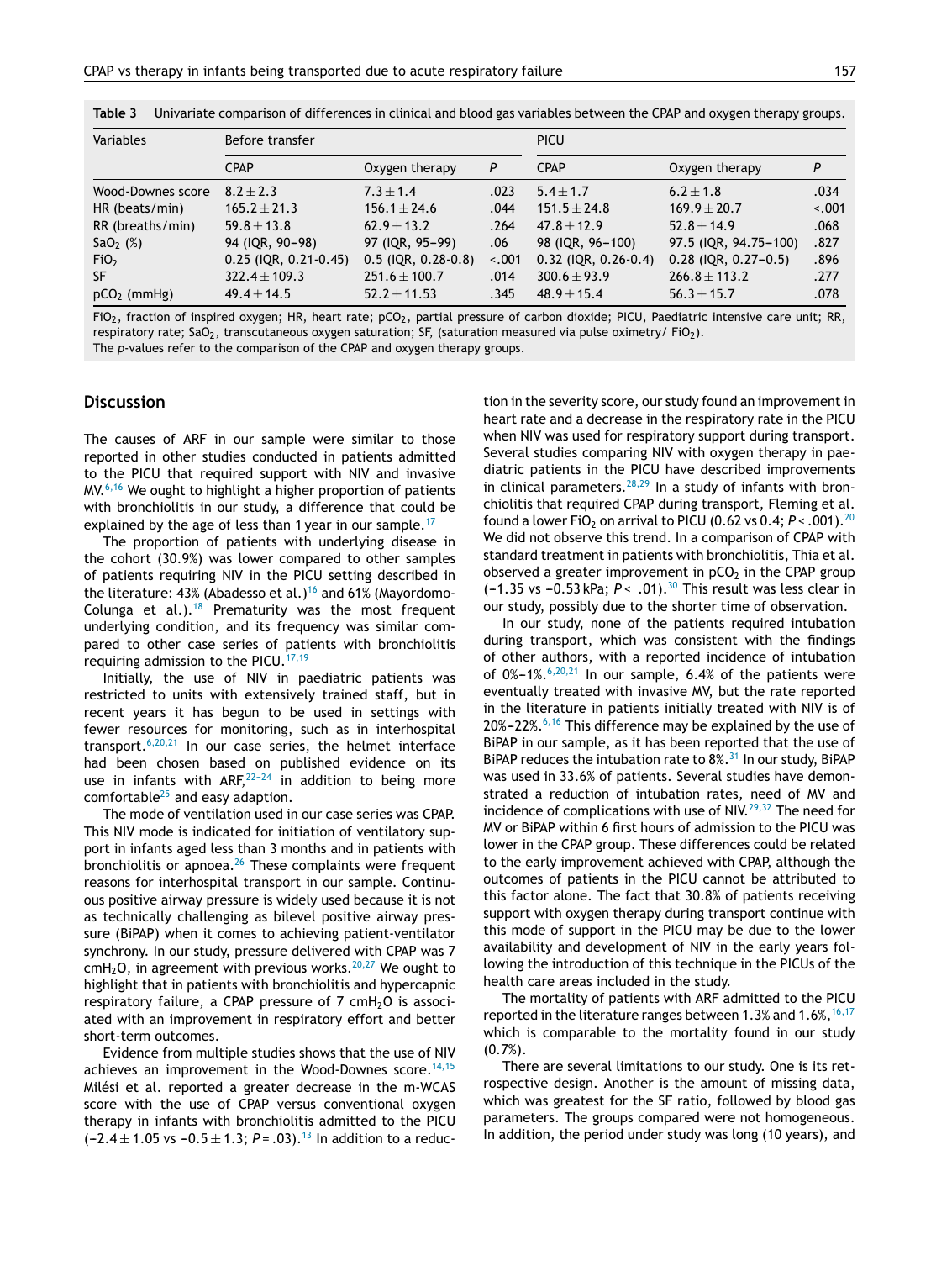<span id="page-6-0"></span>**Table 4** Comparison of outcomes in PICU between the CPAP and oxygen therapy groups.

|                                                            | Total         | <b>CPAP</b> | Oxygen therapy |         |
|------------------------------------------------------------|---------------|-------------|----------------|---------|
| Maximum respiratory support at PICU n, (%)                 |               |             |                |         |
| Oxygen therapy                                             | 12 (10.9%)    | $0(0\%)$    | 12 (30.8%)     | $-.001$ |
| <b>HFNC</b>                                                | 1 (0.9%)      | 1(1.4%)     | $0(0\%)$       |         |
| <b>CPAP</b>                                                | 53 (48.2%)    | 39 (54.9%)  | 14 (35.9%)     |         |
| <b>BiPAP</b>                                               | 37 (33.6%)    | 26(36.6%)   | 11(28.2%)      |         |
| <b>Invasive MV</b>                                         | 7(6.4%)       | $5(7.1\%)$  | 2(5.1%)        |         |
|                                                            | Log Rank test |             |                |         |
| Length of MV (days) Median (interquartile range)           | $3(1.5-5)$    | $2(2-3)$    | $3(2-4)$       | .575    |
| Length of NIV (days) Median (interquartile range)          | $2(1,5-4)$    | $2(2-3)$    | $3(2-3)$       | .558    |
| Length of stay in PICU (days) Median (interquartile range) | $5(3-7)$      | $4(4-5)$    | $5(4-6)$       | .727    |

BiPAP, bilevel positive airway pressure; CPAP, continuous positive airway pressure; HFNC, High flow nasal cannula; MV, mechanical ventilation (invasive or non-invasive); NIV, non-invasive ventilation.

The *p*-values refer to the comparison of the CPAP and oxygen therapy groups.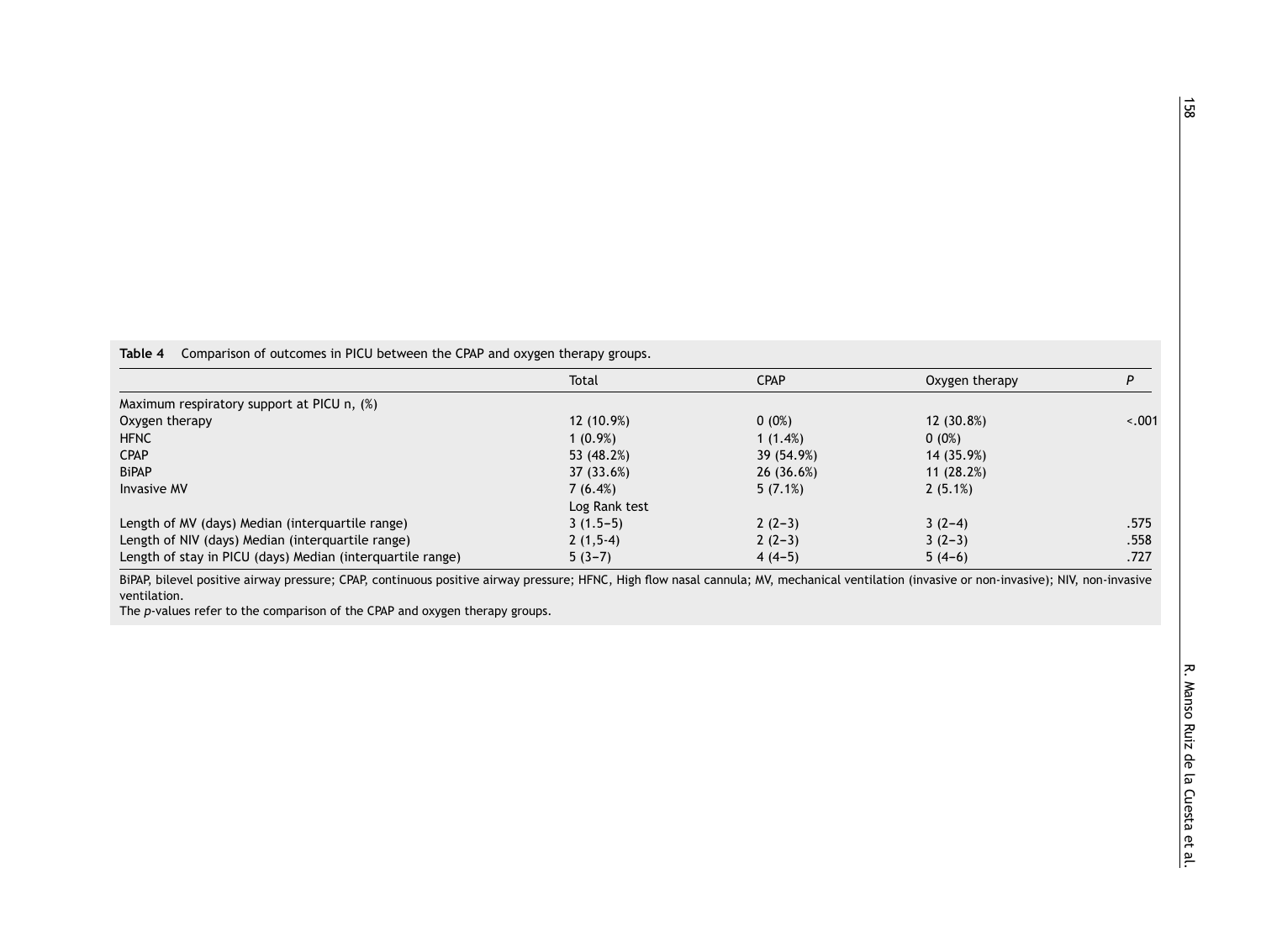<span id="page-7-0"></span>

**Figure 2** Kaplan-Meier curves: duration of MV and length of stay in PICU.

during this time there were changes in clinical protocols and improvements in the equipment used to deliver NIV. These changes may have been a source of bias in our results.

We did not analyse the FiO<sub>2</sub> delivered during transport because most ventilators used for NIV can only provide a limited range of  $FiO<sub>2</sub>$ . It is important to be aware that this limiting factor could indirectly influence in clinical and blood gas parameters in the PICU as well as in patient outcomes.

Our study included patients referred from 2 first-level hospitals. There was variation between the corresponding health care areas as regards the material resources used and the duration of transport to the PICU. The differences in the theoretical knowledge and practical skills of the different health care teams were minimal. All interventions conformed to standardised protocols and the training offered by the Respiratory Work Group of the Sociedad Española de Cuidados Intensivos Pediátricos (Spanish Society of Paediatric Intensive Care). We believe that the results of the study are independent of the health care area and thus could be extrapolated to other areas in Spain.

Prospective multicentre studies are needed to overcome the limitations of our study.

### **Conclusions**

Early delivery of CPAP to infants with ARF was a safe measure of respiratory support during interhospital transport. In this framework, the use of CPAP was associated with an improvements in the modified Wood-Downes score and the heart rate compared to oxygen therapy.

## **Conflict of interest**

The authors declare no conflicts of interest.

#### **References**

- 1. [Gunnarsson](http://refhub.elsevier.com/S2341-2879(20)30023-5/sbref0005) [B,](http://refhub.elsevier.com/S2341-2879(20)30023-5/sbref0005) [Heard](http://refhub.elsevier.com/S2341-2879(20)30023-5/sbref0005) [CM,](http://refhub.elsevier.com/S2341-2879(20)30023-5/sbref0005) [Rotta](http://refhub.elsevier.com/S2341-2879(20)30023-5/sbref0005) [AT,](http://refhub.elsevier.com/S2341-2879(20)30023-5/sbref0005) [Heard](http://refhub.elsevier.com/S2341-2879(20)30023-5/sbref0005) [AM,](http://refhub.elsevier.com/S2341-2879(20)30023-5/sbref0005) [Kourkounis](http://refhub.elsevier.com/S2341-2879(20)30023-5/sbref0005) [BH,](http://refhub.elsevier.com/S2341-2879(20)30023-5/sbref0005) [Fletcher](http://refhub.elsevier.com/S2341-2879(20)30023-5/sbref0005) [JE.](http://refhub.elsevier.com/S2341-2879(20)30023-5/sbref0005) [Use](http://refhub.elsevier.com/S2341-2879(20)30023-5/sbref0005) [of](http://refhub.elsevier.com/S2341-2879(20)30023-5/sbref0005) [a](http://refhub.elsevier.com/S2341-2879(20)30023-5/sbref0005) [physiologic](http://refhub.elsevier.com/S2341-2879(20)30023-5/sbref0005) [scoring](http://refhub.elsevier.com/S2341-2879(20)30023-5/sbref0005) [system](http://refhub.elsevier.com/S2341-2879(20)30023-5/sbref0005) [during](http://refhub.elsevier.com/S2341-2879(20)30023-5/sbref0005) [inter](http://refhub.elsevier.com/S2341-2879(20)30023-5/sbref0005)[hospital](http://refhub.elsevier.com/S2341-2879(20)30023-5/sbref0005) [transport](http://refhub.elsevier.com/S2341-2879(20)30023-5/sbref0005) [of](http://refhub.elsevier.com/S2341-2879(20)30023-5/sbref0005) [pediatric](http://refhub.elsevier.com/S2341-2879(20)30023-5/sbref0005) [patients.](http://refhub.elsevier.com/S2341-2879(20)30023-5/sbref0005) [Air](http://refhub.elsevier.com/S2341-2879(20)30023-5/sbref0005) [Med](http://refhub.elsevier.com/S2341-2879(20)30023-5/sbref0005) [J.](http://refhub.elsevier.com/S2341-2879(20)30023-5/sbref0005) [2001;20:](http://refhub.elsevier.com/S2341-2879(20)30023-5/sbref0005)  $23-6.$
- 2. [Borrows](http://refhub.elsevier.com/S2341-2879(20)30023-5/sbref0010) [EL,](http://refhub.elsevier.com/S2341-2879(20)30023-5/sbref0010) [Lutman](http://refhub.elsevier.com/S2341-2879(20)30023-5/sbref0010) [DH,](http://refhub.elsevier.com/S2341-2879(20)30023-5/sbref0010) [Montgomery](http://refhub.elsevier.com/S2341-2879(20)30023-5/sbref0010) [MA,](http://refhub.elsevier.com/S2341-2879(20)30023-5/sbref0010) [Petros](http://refhub.elsevier.com/S2341-2879(20)30023-5/sbref0010) [AJ,](http://refhub.elsevier.com/S2341-2879(20)30023-5/sbref0010) [Ram](http://refhub.elsevier.com/S2341-2879(20)30023-5/sbref0010)[narayan](http://refhub.elsevier.com/S2341-2879(20)30023-5/sbref0010) [P.](http://refhub.elsevier.com/S2341-2879(20)30023-5/sbref0010) [Effect](http://refhub.elsevier.com/S2341-2879(20)30023-5/sbref0010) [of](http://refhub.elsevier.com/S2341-2879(20)30023-5/sbref0010) [patient](http://refhub.elsevier.com/S2341-2879(20)30023-5/sbref0010) [and](http://refhub.elsevier.com/S2341-2879(20)30023-5/sbref0010) [team](http://refhub.elsevier.com/S2341-2879(20)30023-5/sbref0010) [related](http://refhub.elsevier.com/S2341-2879(20)30023-5/sbref0010) [factors](http://refhub.elsevier.com/S2341-2879(20)30023-5/sbref0010) [on](http://refhub.elsevier.com/S2341-2879(20)30023-5/sbref0010) [stabilization](http://refhub.elsevier.com/S2341-2879(20)30023-5/sbref0010) [time](http://refhub.elsevier.com/S2341-2879(20)30023-5/sbref0010) [during](http://refhub.elsevier.com/S2341-2879(20)30023-5/sbref0010) [pediatric](http://refhub.elsevier.com/S2341-2879(20)30023-5/sbref0010) [intensive](http://refhub.elsevier.com/S2341-2879(20)30023-5/sbref0010) [care](http://refhub.elsevier.com/S2341-2879(20)30023-5/sbref0010) [transport.](http://refhub.elsevier.com/S2341-2879(20)30023-5/sbref0010) [Pediatr](http://refhub.elsevier.com/S2341-2879(20)30023-5/sbref0010) [Crit](http://refhub.elsevier.com/S2341-2879(20)30023-5/sbref0010) [Care](http://refhub.elsevier.com/S2341-2879(20)30023-5/sbref0010) [Med.](http://refhub.elsevier.com/S2341-2879(20)30023-5/sbref0010) 2010;11:451-6.
- 3. [Ramnarayan](http://refhub.elsevier.com/S2341-2879(20)30023-5/sbref0015) [P,](http://refhub.elsevier.com/S2341-2879(20)30023-5/sbref0015) [Thiru](http://refhub.elsevier.com/S2341-2879(20)30023-5/sbref0015) [K,](http://refhub.elsevier.com/S2341-2879(20)30023-5/sbref0015) [Parslow](http://refhub.elsevier.com/S2341-2879(20)30023-5/sbref0015) [RC,](http://refhub.elsevier.com/S2341-2879(20)30023-5/sbref0015) [Harrison](http://refhub.elsevier.com/S2341-2879(20)30023-5/sbref0015) [DA,](http://refhub.elsevier.com/S2341-2879(20)30023-5/sbref0015) [Draper](http://refhub.elsevier.com/S2341-2879(20)30023-5/sbref0015) [ES,](http://refhub.elsevier.com/S2341-2879(20)30023-5/sbref0015) [Rowan](http://refhub.elsevier.com/S2341-2879(20)30023-5/sbref0015) [KM.](http://refhub.elsevier.com/S2341-2879(20)30023-5/sbref0015) [Effect](http://refhub.elsevier.com/S2341-2879(20)30023-5/sbref0015) [of](http://refhub.elsevier.com/S2341-2879(20)30023-5/sbref0015) [specialist](http://refhub.elsevier.com/S2341-2879(20)30023-5/sbref0015) [retrieval](http://refhub.elsevier.com/S2341-2879(20)30023-5/sbref0015) [teams](http://refhub.elsevier.com/S2341-2879(20)30023-5/sbref0015) [on](http://refhub.elsevier.com/S2341-2879(20)30023-5/sbref0015) [out](http://refhub.elsevier.com/S2341-2879(20)30023-5/sbref0015)[comes](http://refhub.elsevier.com/S2341-2879(20)30023-5/sbref0015) [in](http://refhub.elsevier.com/S2341-2879(20)30023-5/sbref0015) [children](http://refhub.elsevier.com/S2341-2879(20)30023-5/sbref0015) [admitted](http://refhub.elsevier.com/S2341-2879(20)30023-5/sbref0015) [to](http://refhub.elsevier.com/S2341-2879(20)30023-5/sbref0015) [paediatric](http://refhub.elsevier.com/S2341-2879(20)30023-5/sbref0015) [intensive](http://refhub.elsevier.com/S2341-2879(20)30023-5/sbref0015) [care](http://refhub.elsevier.com/S2341-2879(20)30023-5/sbref0015) [units](http://refhub.elsevier.com/S2341-2879(20)30023-5/sbref0015) [in](http://refhub.elsevier.com/S2341-2879(20)30023-5/sbref0015) [England](http://refhub.elsevier.com/S2341-2879(20)30023-5/sbref0015) [and](http://refhub.elsevier.com/S2341-2879(20)30023-5/sbref0015) [Wales:](http://refhub.elsevier.com/S2341-2879(20)30023-5/sbref0015) [a](http://refhub.elsevier.com/S2341-2879(20)30023-5/sbref0015) [retrospective](http://refhub.elsevier.com/S2341-2879(20)30023-5/sbref0015) [cohort](http://refhub.elsevier.com/S2341-2879(20)30023-5/sbref0015) [study.](http://refhub.elsevier.com/S2341-2879(20)30023-5/sbref0015) [Lancet.](http://refhub.elsevier.com/S2341-2879(20)30023-5/sbref0015) 2010:376:698-704.
- 4. [Reichert](http://refhub.elsevier.com/S2341-2879(20)30023-5/sbref0020) [RJ,](http://refhub.elsevier.com/S2341-2879(20)30023-5/sbref0020) [Gothard](http://refhub.elsevier.com/S2341-2879(20)30023-5/sbref0020) [M,](http://refhub.elsevier.com/S2341-2879(20)30023-5/sbref0020) [Gothard](http://refhub.elsevier.com/S2341-2879(20)30023-5/sbref0020) [MD,](http://refhub.elsevier.com/S2341-2879(20)30023-5/sbref0020) [Schwartz](http://refhub.elsevier.com/S2341-2879(20)30023-5/sbref0020) [HPBM,](http://refhub.elsevier.com/S2341-2879(20)30023-5/sbref0020) [Bigham](http://refhub.elsevier.com/S2341-2879(20)30023-5/sbref0020) [MT.](http://refhub.elsevier.com/S2341-2879(20)30023-5/sbref0020) [Intubation](http://refhub.elsevier.com/S2341-2879(20)30023-5/sbref0020) [success](http://refhub.elsevier.com/S2341-2879(20)30023-5/sbref0020) [in](http://refhub.elsevier.com/S2341-2879(20)30023-5/sbref0020) [critical](http://refhub.elsevier.com/S2341-2879(20)30023-5/sbref0020) [care](http://refhub.elsevier.com/S2341-2879(20)30023-5/sbref0020) [transport:](http://refhub.elsevier.com/S2341-2879(20)30023-5/sbref0020) [a](http://refhub.elsevier.com/S2341-2879(20)30023-5/sbref0020) [multicenter](http://refhub.elsevier.com/S2341-2879(20)30023-5/sbref0020) [study.](http://refhub.elsevier.com/S2341-2879(20)30023-5/sbref0020) [Prehosp](http://refhub.elsevier.com/S2341-2879(20)30023-5/sbref0020) [Emerg](http://refhub.elsevier.com/S2341-2879(20)30023-5/sbref0020) [Care.](http://refhub.elsevier.com/S2341-2879(20)30023-5/sbref0020) 2018;22:571-7.
- 5. [Orr](http://refhub.elsevier.com/S2341-2879(20)30023-5/sbref0025) [RA,](http://refhub.elsevier.com/S2341-2879(20)30023-5/sbref0025) [Felmet](http://refhub.elsevier.com/S2341-2879(20)30023-5/sbref0025) [KA,](http://refhub.elsevier.com/S2341-2879(20)30023-5/sbref0025) [Han](http://refhub.elsevier.com/S2341-2879(20)30023-5/sbref0025) [Y,](http://refhub.elsevier.com/S2341-2879(20)30023-5/sbref0025) [McCloskey](http://refhub.elsevier.com/S2341-2879(20)30023-5/sbref0025) [KA,](http://refhub.elsevier.com/S2341-2879(20)30023-5/sbref0025) [Dragotta](http://refhub.elsevier.com/S2341-2879(20)30023-5/sbref0025) [MA,](http://refhub.elsevier.com/S2341-2879(20)30023-5/sbref0025) [Bills](http://refhub.elsevier.com/S2341-2879(20)30023-5/sbref0025) [DM,](http://refhub.elsevier.com/S2341-2879(20)30023-5/sbref0025) [et](http://refhub.elsevier.com/S2341-2879(20)30023-5/sbref0025) [al.](http://refhub.elsevier.com/S2341-2879(20)30023-5/sbref0025) [Pediatric](http://refhub.elsevier.com/S2341-2879(20)30023-5/sbref0025) [specialized](http://refhub.elsevier.com/S2341-2879(20)30023-5/sbref0025) [transport](http://refhub.elsevier.com/S2341-2879(20)30023-5/sbref0025) [teams](http://refhub.elsevier.com/S2341-2879(20)30023-5/sbref0025) [are](http://refhub.elsevier.com/S2341-2879(20)30023-5/sbref0025) [associated](http://refhub.elsevier.com/S2341-2879(20)30023-5/sbref0025) [with](http://refhub.elsevier.com/S2341-2879(20)30023-5/sbref0025) [improved](http://refhub.elsevier.com/S2341-2879(20)30023-5/sbref0025) [outcomes.](http://refhub.elsevier.com/S2341-2879(20)30023-5/sbref0025) [Pediatrics.](http://refhub.elsevier.com/S2341-2879(20)30023-5/sbref0025) 2009;124:40-8.
- 6. [Millán](http://refhub.elsevier.com/S2341-2879(20)30023-5/sbref0030) [N,](http://refhub.elsevier.com/S2341-2879(20)30023-5/sbref0030) [Alejandre](http://refhub.elsevier.com/S2341-2879(20)30023-5/sbref0030) [C,](http://refhub.elsevier.com/S2341-2879(20)30023-5/sbref0030) [Matínez-Planas](http://refhub.elsevier.com/S2341-2879(20)30023-5/sbref0030) [A,](http://refhub.elsevier.com/S2341-2879(20)30023-5/sbref0030) [Caritg](http://refhub.elsevier.com/S2341-2879(20)30023-5/sbref0030) [J,](http://refhub.elsevier.com/S2341-2879(20)30023-5/sbref0030) [Esteban](http://refhub.elsevier.com/S2341-2879(20)30023-5/sbref0030) [E,](http://refhub.elsevier.com/S2341-2879(20)30023-5/sbref0030) [Pons-Òdena](http://refhub.elsevier.com/S2341-2879(20)30023-5/sbref0030) [M.](http://refhub.elsevier.com/S2341-2879(20)30023-5/sbref0030) [Noninvasive](http://refhub.elsevier.com/S2341-2879(20)30023-5/sbref0030) [respiratory](http://refhub.elsevier.com/S2341-2879(20)30023-5/sbref0030) [support](http://refhub.elsevier.com/S2341-2879(20)30023-5/sbref0030) [during](http://refhub.elsevier.com/S2341-2879(20)30023-5/sbref0030) [pediatric](http://refhub.elsevier.com/S2341-2879(20)30023-5/sbref0030) [ground](http://refhub.elsevier.com/S2341-2879(20)30023-5/sbref0030) [transport:](http://refhub.elsevier.com/S2341-2879(20)30023-5/sbref0030) [implementation](http://refhub.elsevier.com/S2341-2879(20)30023-5/sbref0030) [of](http://refhub.elsevier.com/S2341-2879(20)30023-5/sbref0030) [a](http://refhub.elsevier.com/S2341-2879(20)30023-5/sbref0030) [safe](http://refhub.elsevier.com/S2341-2879(20)30023-5/sbref0030) [and](http://refhub.elsevier.com/S2341-2879(20)30023-5/sbref0030) [feasible](http://refhub.elsevier.com/S2341-2879(20)30023-5/sbref0030) [proce](http://refhub.elsevier.com/S2341-2879(20)30023-5/sbref0030)[dure.](http://refhub.elsevier.com/S2341-2879(20)30023-5/sbref0030) [Respir](http://refhub.elsevier.com/S2341-2879(20)30023-5/sbref0030) [Care.](http://refhub.elsevier.com/S2341-2879(20)30023-5/sbref0030) [2017;62:558](http://refhub.elsevier.com/S2341-2879(20)30023-5/sbref0030)-[65.](http://refhub.elsevier.com/S2341-2879(20)30023-5/sbref0030)
- 7. [Gáboli](http://refhub.elsevier.com/S2341-2879(20)30023-5/sbref0035) [M,](http://refhub.elsevier.com/S2341-2879(20)30023-5/sbref0035) [Esteban](http://refhub.elsevier.com/S2341-2879(20)30023-5/sbref0035) [Torné](http://refhub.elsevier.com/S2341-2879(20)30023-5/sbref0035) [E,](http://refhub.elsevier.com/S2341-2879(20)30023-5/sbref0035) [Jondan](http://refhub.elsevier.com/S2341-2879(20)30023-5/sbref0035) [García](http://refhub.elsevier.com/S2341-2879(20)30023-5/sbref0035) [I,](http://refhub.elsevier.com/S2341-2879(20)30023-5/sbref0035) [Ortiz](http://refhub.elsevier.com/S2341-2879(20)30023-5/sbref0035) [Rodríguez](http://refhub.elsevier.com/S2341-2879(20)30023-5/sbref0035) [J,](http://refhub.elsevier.com/S2341-2879(20)30023-5/sbref0035) [Cambra](http://refhub.elsevier.com/S2341-2879(20)30023-5/sbref0035) [Lasaosa](http://refhub.elsevier.com/S2341-2879(20)30023-5/sbref0035) [FJ.](http://refhub.elsevier.com/S2341-2879(20)30023-5/sbref0035) [Indicaciones](http://refhub.elsevier.com/S2341-2879(20)30023-5/sbref0035) [y](http://refhub.elsevier.com/S2341-2879(20)30023-5/sbref0035) [contraindicaciones](http://refhub.elsevier.com/S2341-2879(20)30023-5/sbref0035) [de](http://refhub.elsevier.com/S2341-2879(20)30023-5/sbref0035) [la](http://refhub.elsevier.com/S2341-2879(20)30023-5/sbref0035) [ven](http://refhub.elsevier.com/S2341-2879(20)30023-5/sbref0035)[tilación](http://refhub.elsevier.com/S2341-2879(20)30023-5/sbref0035) [no](http://refhub.elsevier.com/S2341-2879(20)30023-5/sbref0035) [invasiva](http://refhub.elsevier.com/S2341-2879(20)30023-5/sbref0035) [en](http://refhub.elsevier.com/S2341-2879(20)30023-5/sbref0035) [pacientes](http://refhub.elsevier.com/S2341-2879(20)30023-5/sbref0035) [con](http://refhub.elsevier.com/S2341-2879(20)30023-5/sbref0035) [insuficiencia](http://refhub.elsevier.com/S2341-2879(20)30023-5/sbref0035) [respiratoria](http://refhub.elsevier.com/S2341-2879(20)30023-5/sbref0035) [aguda.](http://refhub.elsevier.com/S2341-2879(20)30023-5/sbref0035) [In:](http://refhub.elsevier.com/S2341-2879(20)30023-5/sbref0035) [Medina](http://refhub.elsevier.com/S2341-2879(20)30023-5/sbref0035) [Villanueva](http://refhub.elsevier.com/S2341-2879(20)30023-5/sbref0035) [A,](http://refhub.elsevier.com/S2341-2879(20)30023-5/sbref0035) [Pons-Òdena](http://refhub.elsevier.com/S2341-2879(20)30023-5/sbref0035) [M,](http://refhub.elsevier.com/S2341-2879(20)30023-5/sbref0035) [Martinón-Torres](http://refhub.elsevier.com/S2341-2879(20)30023-5/sbref0035) [F,](http://refhub.elsevier.com/S2341-2879(20)30023-5/sbref0035) [editors.](http://refhub.elsevier.com/S2341-2879(20)30023-5/sbref0035) [Ventilación](http://refhub.elsevier.com/S2341-2879(20)30023-5/sbref0035) [no](http://refhub.elsevier.com/S2341-2879(20)30023-5/sbref0035) [invasiva](http://refhub.elsevier.com/S2341-2879(20)30023-5/sbref0035) [en](http://refhub.elsevier.com/S2341-2879(20)30023-5/sbref0035) [pediatría.](http://refhub.elsevier.com/S2341-2879(20)30023-5/sbref0035) [3rd](http://refhub.elsevier.com/S2341-2879(20)30023-5/sbref0035) [ed.](http://refhub.elsevier.com/S2341-2879(20)30023-5/sbref0035) [Madrid:](http://refhub.elsevier.com/S2341-2879(20)30023-5/sbref0035) [Ergon;](http://refhub.elsevier.com/S2341-2879(20)30023-5/sbref0035) [2015.](http://refhub.elsevier.com/S2341-2879(20)30023-5/sbref0035) [p.](http://refhub.elsevier.com/S2341-2879(20)30023-5/sbref0035) [15](http://refhub.elsevier.com/S2341-2879(20)30023-5/sbref0035)[-23.](http://refhub.elsevier.com/S2341-2879(20)30023-5/sbref0035)
- 8. [Wood](http://refhub.elsevier.com/S2341-2879(20)30023-5/sbref0040) [DW,](http://refhub.elsevier.com/S2341-2879(20)30023-5/sbref0040) [Downes](http://refhub.elsevier.com/S2341-2879(20)30023-5/sbref0040) [JJ,](http://refhub.elsevier.com/S2341-2879(20)30023-5/sbref0040) [Lecks](http://refhub.elsevier.com/S2341-2879(20)30023-5/sbref0040) [HI.](http://refhub.elsevier.com/S2341-2879(20)30023-5/sbref0040) [A](http://refhub.elsevier.com/S2341-2879(20)30023-5/sbref0040) [clinical](http://refhub.elsevier.com/S2341-2879(20)30023-5/sbref0040) [scoring](http://refhub.elsevier.com/S2341-2879(20)30023-5/sbref0040) [system](http://refhub.elsevier.com/S2341-2879(20)30023-5/sbref0040) [for](http://refhub.elsevier.com/S2341-2879(20)30023-5/sbref0040) [the](http://refhub.elsevier.com/S2341-2879(20)30023-5/sbref0040) [diagnosis](http://refhub.elsevier.com/S2341-2879(20)30023-5/sbref0040) [of](http://refhub.elsevier.com/S2341-2879(20)30023-5/sbref0040) [respiratory](http://refhub.elsevier.com/S2341-2879(20)30023-5/sbref0040) [failure.](http://refhub.elsevier.com/S2341-2879(20)30023-5/sbref0040) [Preliminary](http://refhub.elsevier.com/S2341-2879(20)30023-5/sbref0040) [report](http://refhub.elsevier.com/S2341-2879(20)30023-5/sbref0040) [on](http://refhub.elsevier.com/S2341-2879(20)30023-5/sbref0040) [childhood](http://refhub.elsevier.com/S2341-2879(20)30023-5/sbref0040) [status](http://refhub.elsevier.com/S2341-2879(20)30023-5/sbref0040) [asthmaticus.](http://refhub.elsevier.com/S2341-2879(20)30023-5/sbref0040) [Am](http://refhub.elsevier.com/S2341-2879(20)30023-5/sbref0040) [J](http://refhub.elsevier.com/S2341-2879(20)30023-5/sbref0040) [Dis](http://refhub.elsevier.com/S2341-2879(20)30023-5/sbref0040) [Child.](http://refhub.elsevier.com/S2341-2879(20)30023-5/sbref0040) 1972;123:227-8.